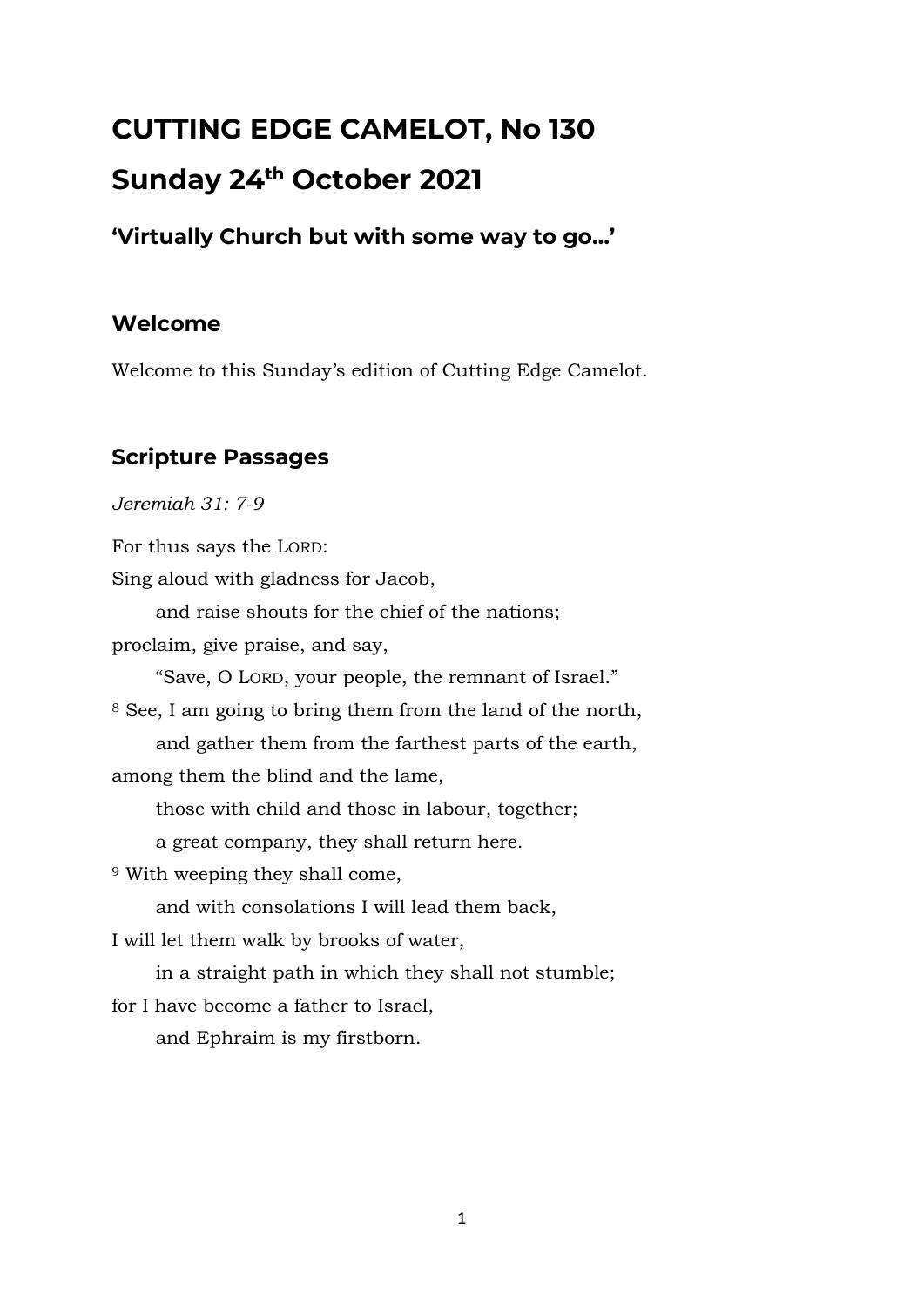#### *Mark 10: 46-52*

They came to Jericho. As he and his disciples and a large crowd were leaving Jericho, Bartimaeus son of Timaeus, a blind beggar, was sitting by the roadside. <sup>47</sup> When he heard that it was Jesus of Nazareth, he began to shout out and say, "Jesus, Son of David, have mercy on me!"

<sup>48</sup> Many sternly ordered him to be quiet, but he cried out even more loudly, "Son of David, have mercy on me!"

<sup>49</sup> Jesus stood still and said, "Call him here."

And they called the blind man, saying to him, "Take heart; get up, he is calling you." <sup>50</sup> So throwing off his cloak, he sprang up and came to Jesus.

<sup>51</sup> Then Jesus said to him, "What do you want me to do for you?"

The blind man said to him, "My teacher, let me see again."

<sup>52</sup> Jesus said to him, "Go; your faith has made you well." Immediately he regained his sight and followed him on the way.

#### **Reflection**

We all have areas of weakness however strong we may be in other ways. For instance, we may be very good at passing exams but on a driving test we may blithely drive pass a 'No Entry' sign. The reason? Too much listening to what you are being told to do. In another area of life this might be a strength but when it comes to a driving test you are supposed to spot that the examiner is telling you to do something illegal.

And our areas of weakness can be ones where our greatest learning and development takes place. God can test us by leading us into a place where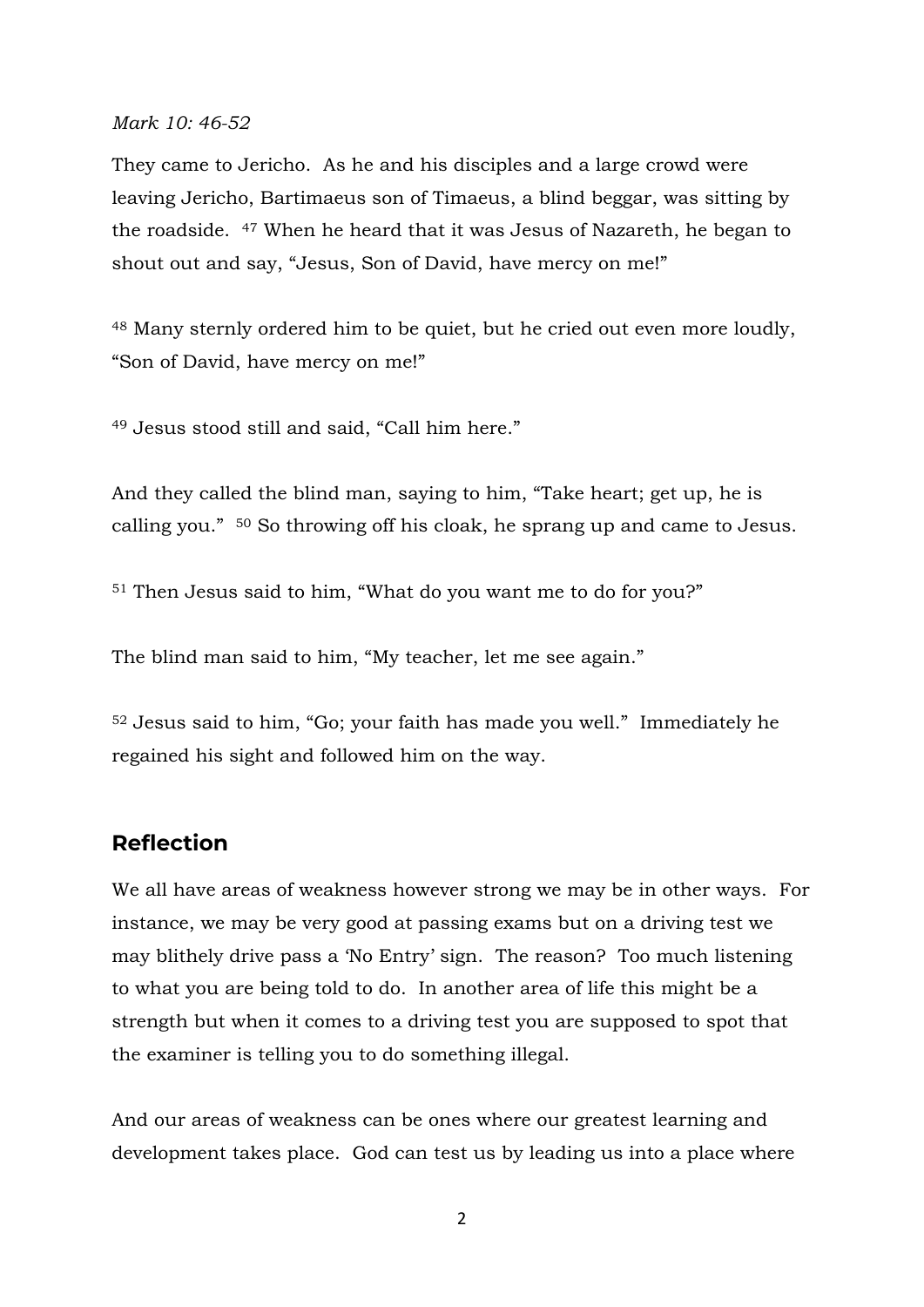we simply do not have the answers. If we respond by coming to rely more deeply on God then such times can be ones of spiritual growth and development.

But are our weaknesses viewed by other people in the same way? The world tends to favour those who are strong. An admission or a past record of weakness can cause us to be passed over for jobs or to be seen critically by other people. Doors may be closed to us which may never open again.

But the perspectives of God and of the world are different. Indeed they can be diametrically opposed to one another. Jesus tells us that it is a fundamental principle of the Kingdom of God that the first shall be last and the last shall be first. Or to put it in another way those whom we perceive to be strong are in fact weak and those whom we perceive to be weak are in fact strong.

We see this principle operating in the way that Jesus calls and chooses His disciples. A couple of weeks ago we looked at a meeting between Jesus and a rich young man who was very scrupulous in following God's commandments. Surely he would be a most valuable recruit, a person whose money and influence would be very helpful in furthering the cause of the Kingdom?

And this week another meeting is recorded, this time with a blind beggar sitting by the roadside called Bartimaeus. What could this person have to offer? We might be tempted to agree with the verdict of the surrounding crowd that Bartimaeus should simply keep quiet and let Jesus get on with more important business.

And yet in fact it is Bartimaeus who ends up as a new disciple while the rich young man is sent away shocked and grieving. The first shall be last and the last shall be first.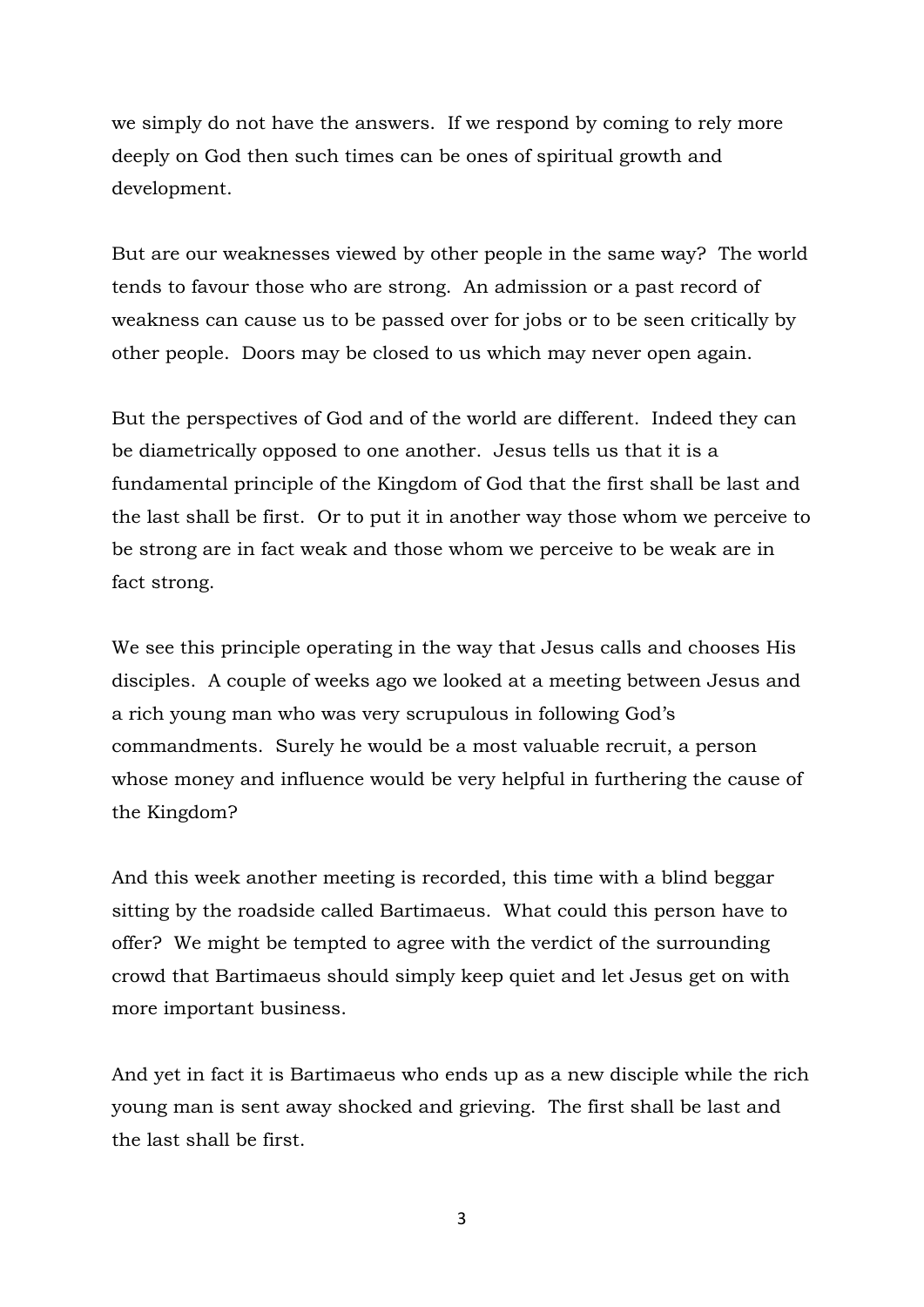And this principle of the first being last and the last first can also be found running through the Old Testament.

In our passage from Jeremiah we find the faithful 'remnant' of God's people who have been taken into exile in Babylon being encouraged in their difficult circumstances. God promises them that they will return to their own land. And prominent among this remnant who will return are the blind and the lame. People like Bartimaeus.

In Babylon the prevailing values were those of military and political power and strength. Such values would not have highlighted or given prominence to the weak and disabled such as the blind and the lame. Rather than being given a place of prominence in their communities, it is more likely that these people would be hidden from sight and marginalised.

However, God's standards are different. The blind and the lame are not simply included in the community of the faithful, they are given an honoured place. Those whose worth might not be recognised in conventional terms are nevertheless highly valued by God.

The care that God has for the weakest and most vulnerable members of this community of faith is supported by two well known descriptions of God's character.

The first is that of God as our shepherd. Most famously this image occurs in Psalm 23, The Lord is my Shepherd, and also in Jesus' description of Himself as the Good Shepherd.

Shepherds lead, guide and protect. And so in this passage from Jeremiah we learn how God leads His people '*by brooks of water, in a straight path in which they shall not stumble'.*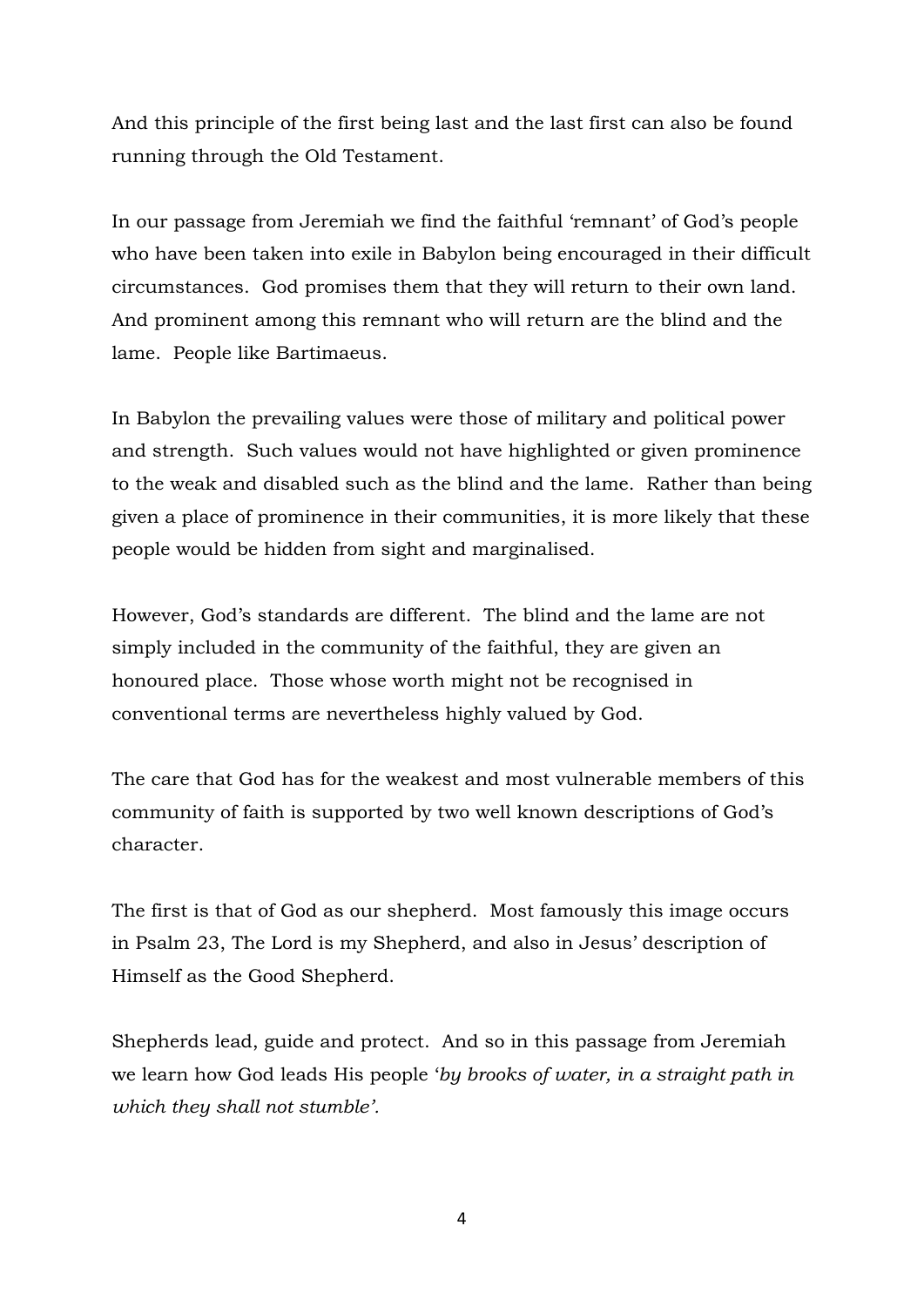And the second is that of God as our father. Jesus of course addressed God as his Father and encourages us as Christians to do the same. And Jeremiah too sees the relationship between God and Israel as that of a father to a first born child. This again is a reminder of the special care and protection which God gives to His children.

Turning to the encounter between Jesus and Bartimaeus we can see how different His priorities are from those of the crowd and what it means in practical terms for the first to be last and the last first.

Jesus and His disciples are on the road to Jerusalem. They reach the nearby town of Jericho, another important staging post on the approach to Jerusalem. A seemingly insignificant blind beggar is sitting by the roadside. But we are alerted to the fact that this person may be more important than might appear at first sight.

For he is not just another anonymous beggar. He has a name and a family, Bartimaeus, son of Timaeus. Names highlight the fact that as human beings we each have a unique and valuable identity. The recording of the name and the fact that Bartimaeus became a disciple may well be an indication that, in time, Bartimaeus became a well known member of the early church.

And as Bartimaeus learns that it is Jesus who is approaching, he cries out with a pure and direct cry for help, *"Jesus, Son of David, have mercy on me!".* He knows that he has nothing, no area of strength, which he can offer to Jesus. All that he has is a very pure and undiluted acknowledgement of his own need for help. Bartimaeus' cry for help might be compared to many of the cries of faith which can be found in the Psalms.

In contrast to such a direct expression of faith the crowd around Bartimaeus take the view that it is a distraction for Jesus' time to be taken up in helping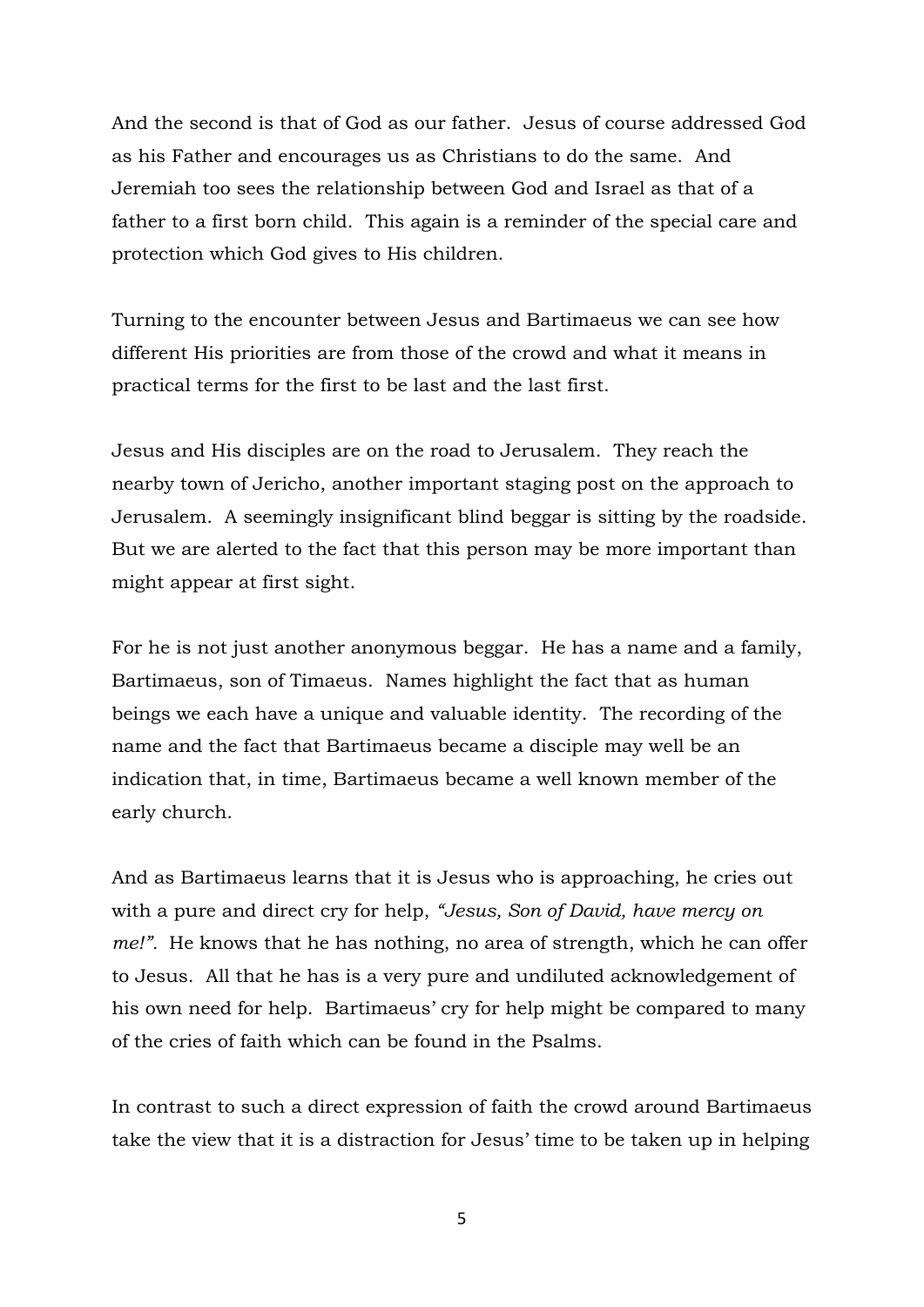such an insignificant person. Surely Jesus has better things to do! And so they sternly order Bartimaeus to be quiet.

However far from being put off by this Bartimaeus simply redoubles his efforts to gain Jesus' attention by crying out even more loudly.

And as so often Jesus' response to the weak and vulnerable is very different from those guardians of the status quo who tell such people not to make a fuss or to interfere with what they see as Jesus' priorities for the day. Instead Jesus simply asks that Bartimaeus be called to Him. At this the crowd change their tune and encourage Bartimaeus to go to Jesus.

The spiritual need and faith of Bartimaeus is once more demonstrated by his eagerness to come to Jesus as he throws off his cloak. Such eagerness might remind us of the father in the Prodigal Son as he too forgets his dignity and runs down the road to greet his lost son. Bartimaeus' desire for healing is all consuming.

But for all that and despite the visible nature of Bartimaeus' need Jesus asks Bartimaeus *"What do you want me to do for you?"*. Why should Jesus ask a question to which the answer seems so obvious?

But it is important that Bartimaeus does not simply passively receive healing but is able to be open with Jesus in articulating and acknowledging his need. We also need to be able to own our areas of need and weakness.

As a person of faith, Bartimaeus' reply is open and straightforward. He just wants to see. This is a model for us in our prayers reminding us that we too need to be simple and direct and indeed to speak the obvious to God.

Jesus also responds directly and immediately. Bartimaeus has been open in acknowledging his need for healing. And his faith results not simply in his healing but in his being made well. Other translations speak of being made whole. The underlying Greek word means to save. So Bartimaeus has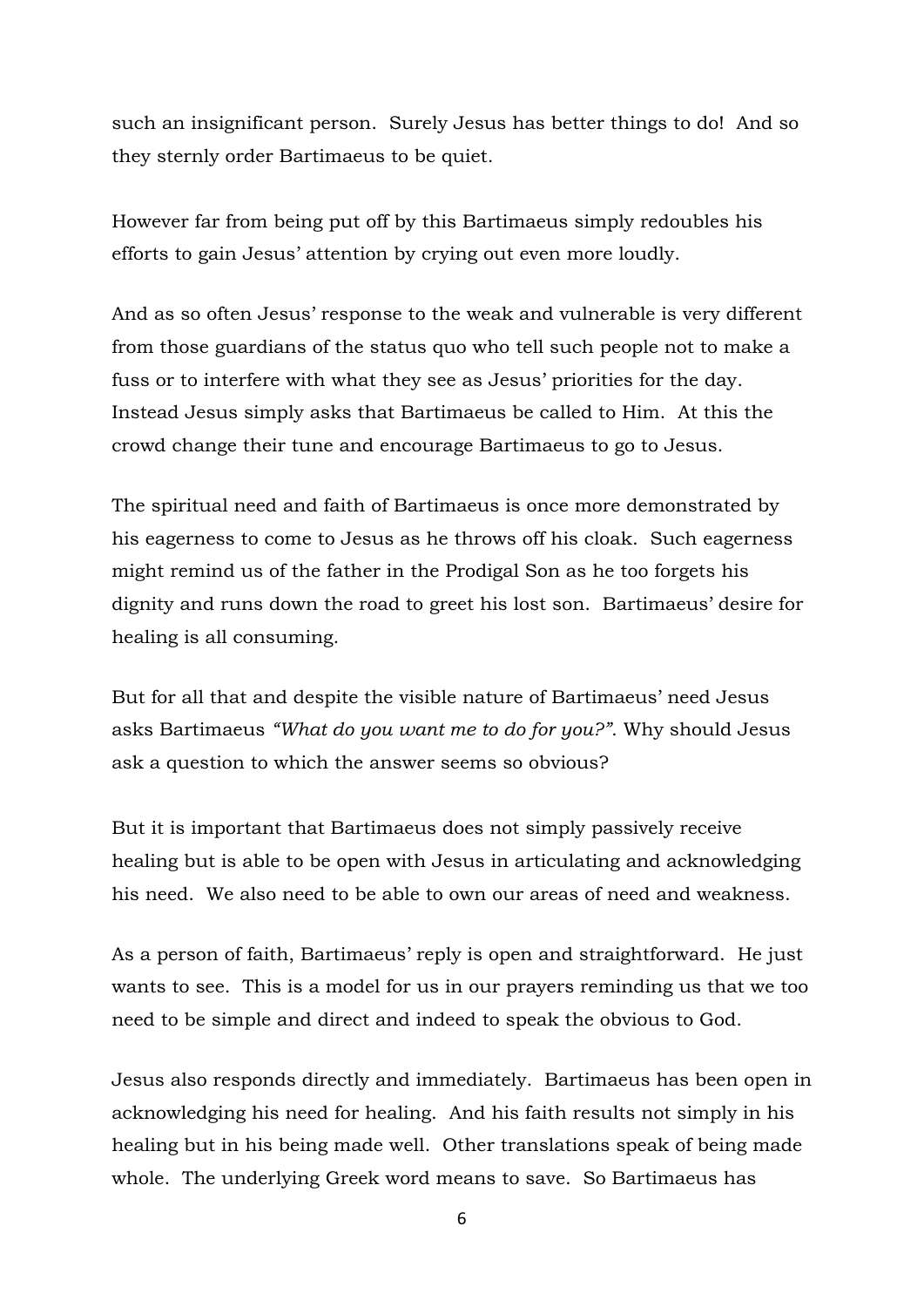received more from God than simply the healing of his physical blindness. His relationship with God has been restored so that in spiritual terms he is now a whole person. And he works out this wholeness by becoming a follower of Jesus.

As we reflect on these two passages and on the Kingdom principle that the first shall be last and the last shall be first we might ask ourselves how far we attend and give value to those who are weakest and most insignificant? Would we follow the crowd in thinking of their needs as an unwelcome distraction from the 'real' business of church? Or would we be willing, like Jesus, to stop what we are doing and to listen and learn from such people?

And then again as Jesus asks Bartimaeus what he wants, we might ask ourselves what we might say if Jesus was to stand before us and ask us what we want Him to do for us. Would we be as open and direct as Bartimaeus in admitting our true needs and areas of weakness? Or might we be tempted to think that these are not worth God's attention or even perhaps that there is nothing that God can do about them?

*Tristram*

#### **Points for Prayers**

- To be open and direct in admitting our needs before God and to notice and take care of those who are weak and vulnerable
- COVID plans for winter and our own planning for the Christmas period
- Continued thanksgiving for the care, skill and courage of NHS workers and that they will not be overwhelmed by the demands on them in the winter period
- Those whom we know who are facing illnesses of all kinds and have recently been bereaved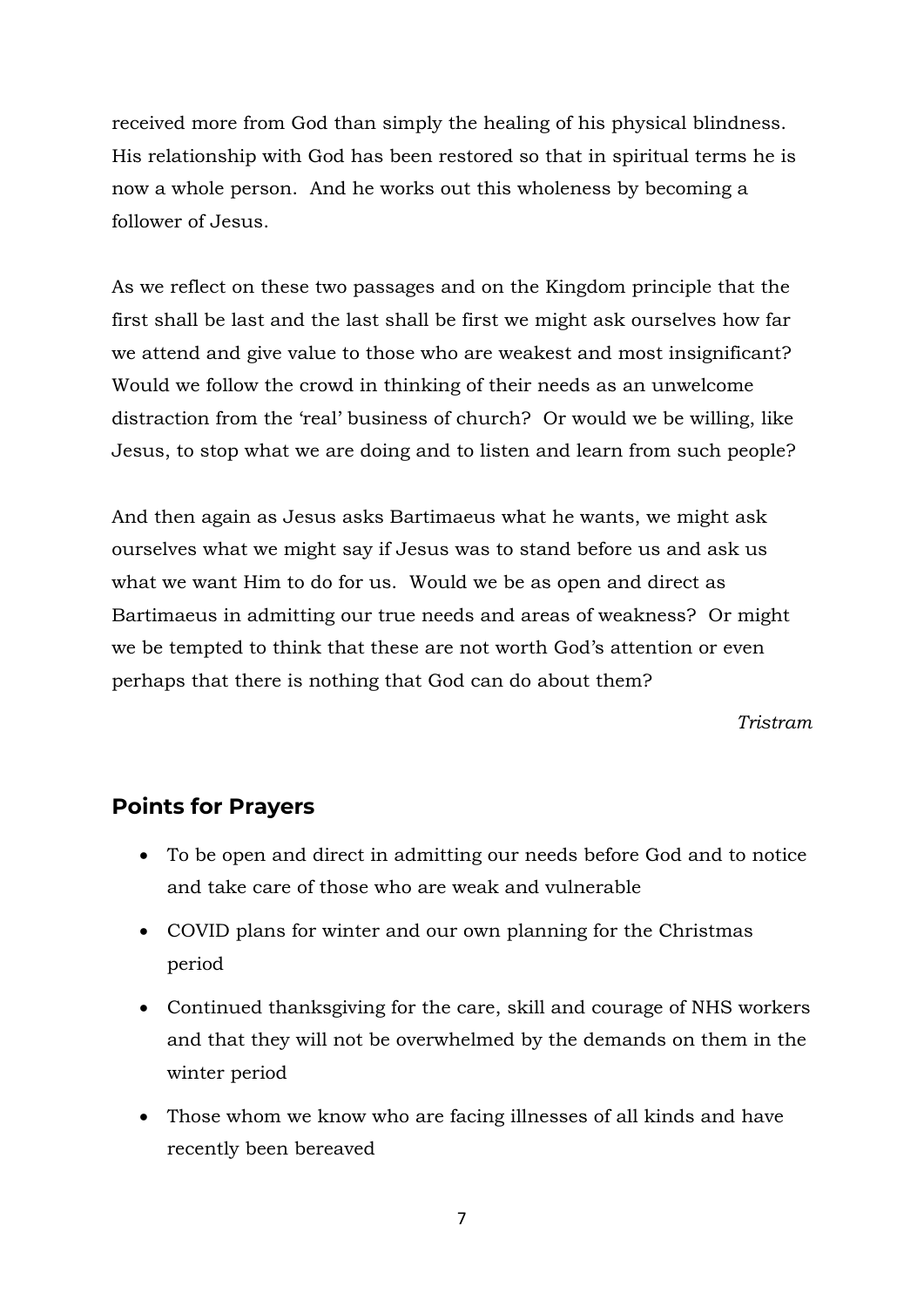- Bishop Ruth and the rest of the Diocesan staff as they take on additional responsibility in this vacancy in See
- For the choice of a new Bishop, someone who shares God's heart for this Diocese
- North Cadbury Church School and other local schools
- For Elliscombe House in Higher Holton as it prepares for reopening in the near future
- Prayers and thanksgiving for contributions to the foodbanks and for those helping to take these to the foodbanks.

#### **Hymn**

A well known hymn set for this Sunday which celebrates our complete dependence on God's grace is 'Amazing grace.'

## **Notice about forthcoming service at Maperton**

Please note that the service at Maperton on Sunday 31<sup>st</sup> October previously advertised as a Family Service has now been changed to a Matins service accompanied by the organ.

#### **Services in October**

| Sunday 24th October | 8.00 am Communion, Blackford           |
|---------------------|----------------------------------------|
| Sunday 24th October | 9.30 am Communion, South Cadbury       |
| Sunday 24th October | 9.30 am Matins, Compton Pauncefoot     |
| Sunday 24th October | 9.30 am Sunday Worship, North Cheriton |
| Sunday 24th October | 11.00 am Communion, North Cadbury      |
| Sunday 24th October | 11.00 am Communion, Holton             |
| Sunday 24th October | 11.00 am Sunday Worship, Yarlington    |